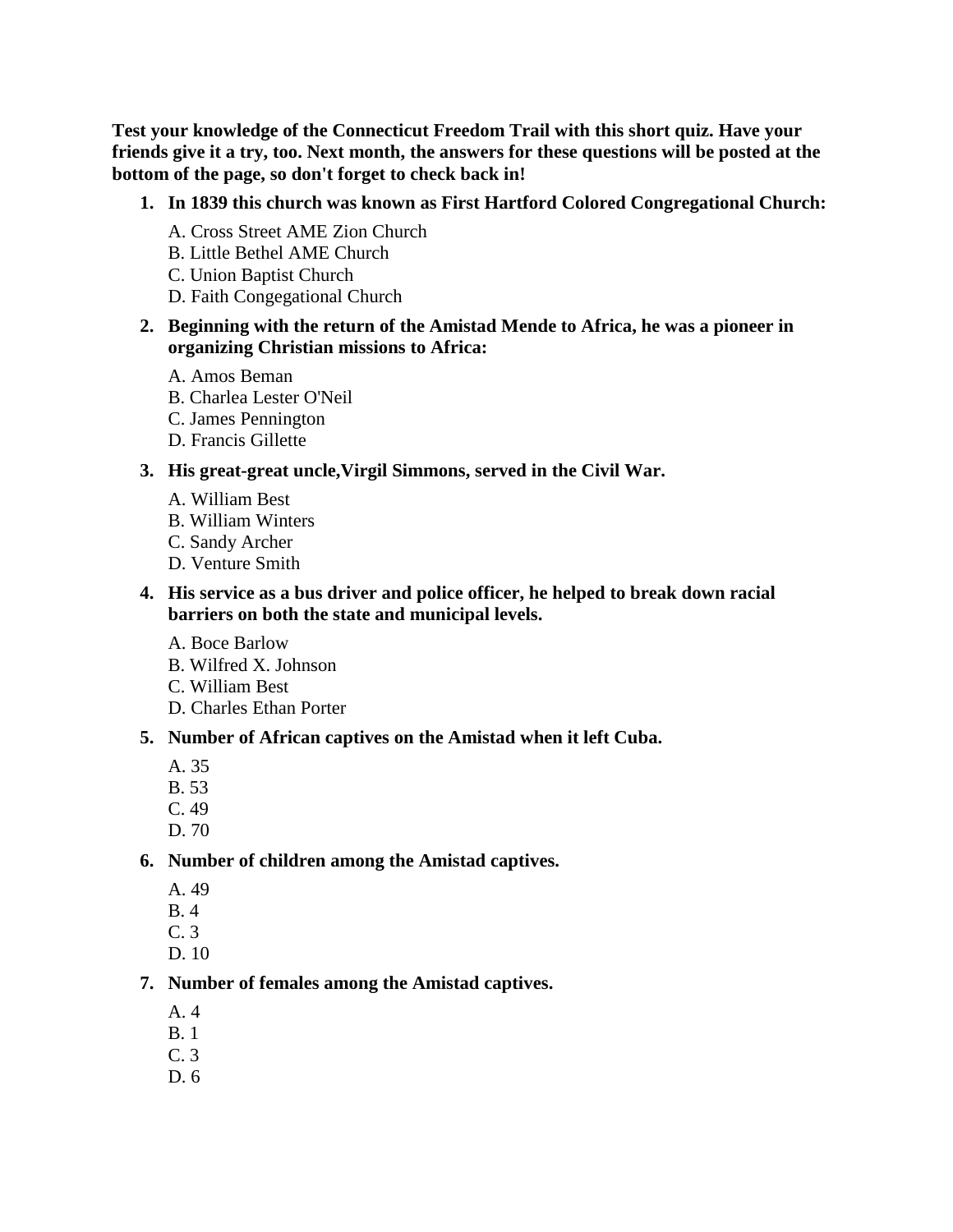### **8. Oldest child among the Amistad captives.**

- A. Cinque
- B. Foone
- C. Margru
- D. Grabeau

# **9. Number of boys among the Amistad captives**

- A. 4
- B. 1
- C. 0
- D. 3

## **10. The Site of the Month featured for August :**

- A. Village Creek Historic District
- B. William Winters Neighborhood
- C. Freedom Trail Quilts
- D. Boston Trow Trow Gravesite

### **11. The Freedom Trail Planning Committee worked with this group to get the quilt blocks into Hartford.**

- A. U. S. Postal Service
- B. Connecticut Bicycle Coalition
- C. Amistad America
- D. Ebony Horse Women, Inc.

# **12. The Freedom Trail quilts were made during this year.**

- A. 1998
- B. 1999
- C. 2000
- D. 2001

# **13. Framing for the quilts was done by this company.**

- A. U.S. Postal Service
- B. Pratt & Whitney
- C. Amistad America
- D. Amistad Committee, Inc.

## **14. The Freedom Trail quilt blocks were first viewed at this site.**

- A. Connecticut Capitol Rotunda
- B. Museum of Connecticut History
- C. Hartford Civic Center
- D. Faith Congregational Church

## **15. The four completed Freedom Trail quilts were first viewed at this site.**

- A. Wadsworth Antheum
- B. Faith Congregational Church
- C. Museum of Connecticut History
- D. Connecticut Legislative Office Building